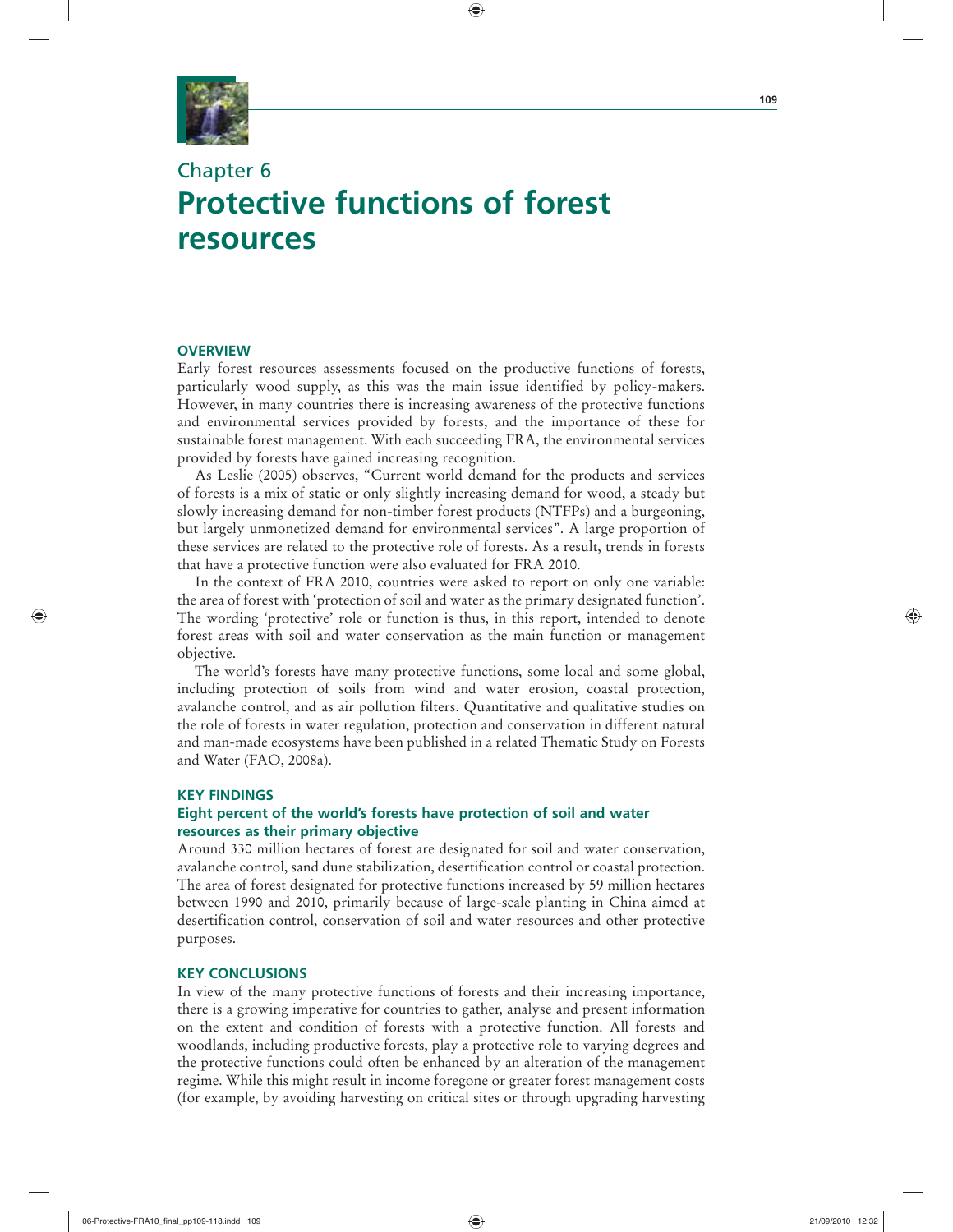practices), the value of these environmental services to human welfare, health and economies is increasingly being recognized. Environmental or ecological economics provides new tools for monetizing these services (see, for example, Landell-Mills and Porras, 2002).

⊕

FRA 2010 is the second attempt to evaluate the importance of the protective functions of forests at the global level and is based on a limited number of quantitative variables. The findings of FRA 2010 suggest that there is a trend towards increasing identification and designation of forest areas for protective purposes, which is very positive. It would seem likely that the trend for a greater proportion of the world's forests to be classified as having a protective function as the main management objective will continue and that FRA 2015 may show more than 10 percent in this category. The FRA Thematic Study on Forests and Water (FAO, 2008a) provides important recommendations in this respect.

The analysis of FRA 2010 highlights significant regional differences in the area of forests with a protective function. In some cases this is related to the reporting and definition criteria and more specifically to the fact that not all countries have a category for forests with soil and water protective function as a primary use in their national statistics. There is, therefore, a real need to harmonize and clarify the criteria for reporting under this category for FRA 2015.

# **FOREST AREA DESIGNATED FOR PROTECTIVE PURPOSES Introduction**

One of the most important protective function of forests is related to soil and water resources. Forests conserve water by increasing infiltration, reducing runoff velocity and surface erosion, and decreasing sedimentation (which is particularly relevant behind dams and in irrigation systems). Forests play a role in filtering water pollutants, regulating water yield and flow, moderating floods, enhancing precipitation (e.g. 'cloud forests', which capture moisture from clouds) and mitigating salinity. For FRA 2010 the variable forest area with 'protection of soil and water as the primary designated function' refers specifically to the area of forests that have been set aside for the purposes of soil and water conservation, either by legal prescription or by decision of the landowner or manager. More specifically, the variable refers to soil and water conservation, avalanche control, sand dune stabilization, desertification control and coastal protection. It does not include forests that have a protective function in terms of biodiversity conservation or those in protected areas, unless the main purpose is soil and water conservation. These forest categories are included in other parts of this report.

### **Status**

Of 233 country reports, 205 provided information on the area of forest with protection of soil and water as the primary designated function in 2010, together accounting for 99.9 percent of the world's forest area. This indicates an improvement in overall country reporting over the last 20 years, given that in 1990 only 186 countries reported on the protective function of forests. In most regions 90 percent or more of countries reported on this variable in 2010. The main exception was the Caribbean region where fewer than half of the countries reported on this variable.

The total extent of forests which are designated for protection of soil and water was estimated in 2010 to be 330 million hectares, equivalent to 8 percent of total forest area (see Table 6.1). Asia has the highest proportion of forests with a protective function (26 percent), followed by Europe (9 percent).

Analysis of the data at the subregional level (Table 6.1 and Figure 6.1) reveals some important differences. The highest proportion of protective forests is reported from the Caribbean region, and these forests are almost entirely located in Cuba (1.36 million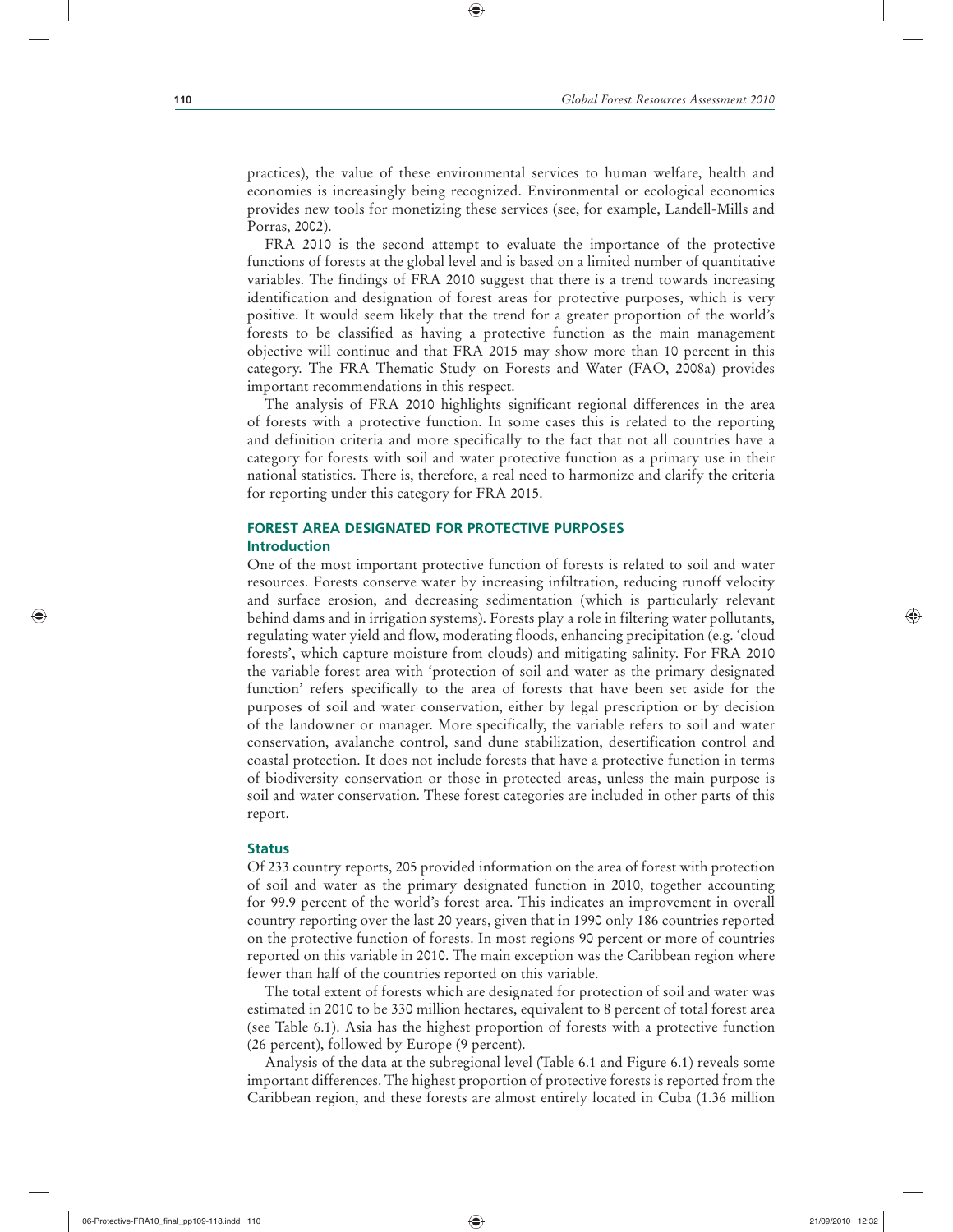#### TABLE 6.1

#### **Area of forest designated for protection of soil and water, 2010**

| <b>Region/subregion</b>                |                                     | <b>Information availability</b> | Area of forest designated for<br>protection of soil and water |                       |  |  |
|----------------------------------------|-------------------------------------|---------------------------------|---------------------------------------------------------------|-----------------------|--|--|
|                                        | Number of<br>countries<br>reporting | % of total<br>forest area       | 1 000 ha                                                      | $%$ of<br>forest area |  |  |
| Eastern and Southern Africa            | 23                                  | 100.0                           | 12 627                                                        | 4.7                   |  |  |
| Northern Africa                        | $\overline{7}$<br>99.1              |                                 | 3851                                                          | 4.9                   |  |  |
| Western and Central Africa             | 24                                  | 100.0                           |                                                               | 0.9                   |  |  |
| <b>Total Africa</b>                    | 54                                  | 99.9                            | 19 557                                                        | 2.9                   |  |  |
| East Asia                              | 5                                   | 100.0                           | 83 225                                                        | 32.7                  |  |  |
| South and Southeast Asia               | 17                                  | 100.0                           | 56 501                                                        | 19.2                  |  |  |
| Western and Central Asia               | 24                                  | 100.0<br>13 703                 |                                                               | 31.5                  |  |  |
| <b>Total Asia</b>                      | 46                                  | 100.0                           | 153 429                                                       | 25.9                  |  |  |
| <b>Total Europe</b>                    | 46                                  | 100.0                           | 93 229                                                        | 9.3                   |  |  |
| Caribbean                              | 12                                  | 53.8                            | 1 4 3 0                                                       | 38.3                  |  |  |
| Central America                        | 7                                   | 100.0                           | 1 7 1 8                                                       | 8.8                   |  |  |
| North America*                         | 5                                   | 100.0                           | $\Omega$                                                      | $\Omega$              |  |  |
| <b>Total North and Central America</b> | 24                                  | 99.5                            | 3 148                                                         | 0.4                   |  |  |
| Total Oceania*                         | 21                                  | 99.8                            | 926                                                           | 0.5                   |  |  |
| <b>Total South America</b>             | 14                                  | 100.0                           | 58 879                                                        | 6.8                   |  |  |
| World                                  | 205                                 | 99.9                            | 329 168                                                       | 8.2                   |  |  |

 $\bigcirc$ 

\* See text.



\* See text.

out of 1.43 million hectares). East Asia reported 33 percent protective forests, a large proportion of which (60 million out of 83 million hectares) is accounted for by China. In Western and Central Asia, Georgia, Turkmenistan and Uzbekistan are mainly responsible for the high proportion of forests with a protective function. The Russian Federation accounts for 71 million out of the 93 million hectares of protective forests reported in Europe, and Brazil makes up much of the protective forests in South America (43 million out of 59 million hectares). In Africa, almost half of the protective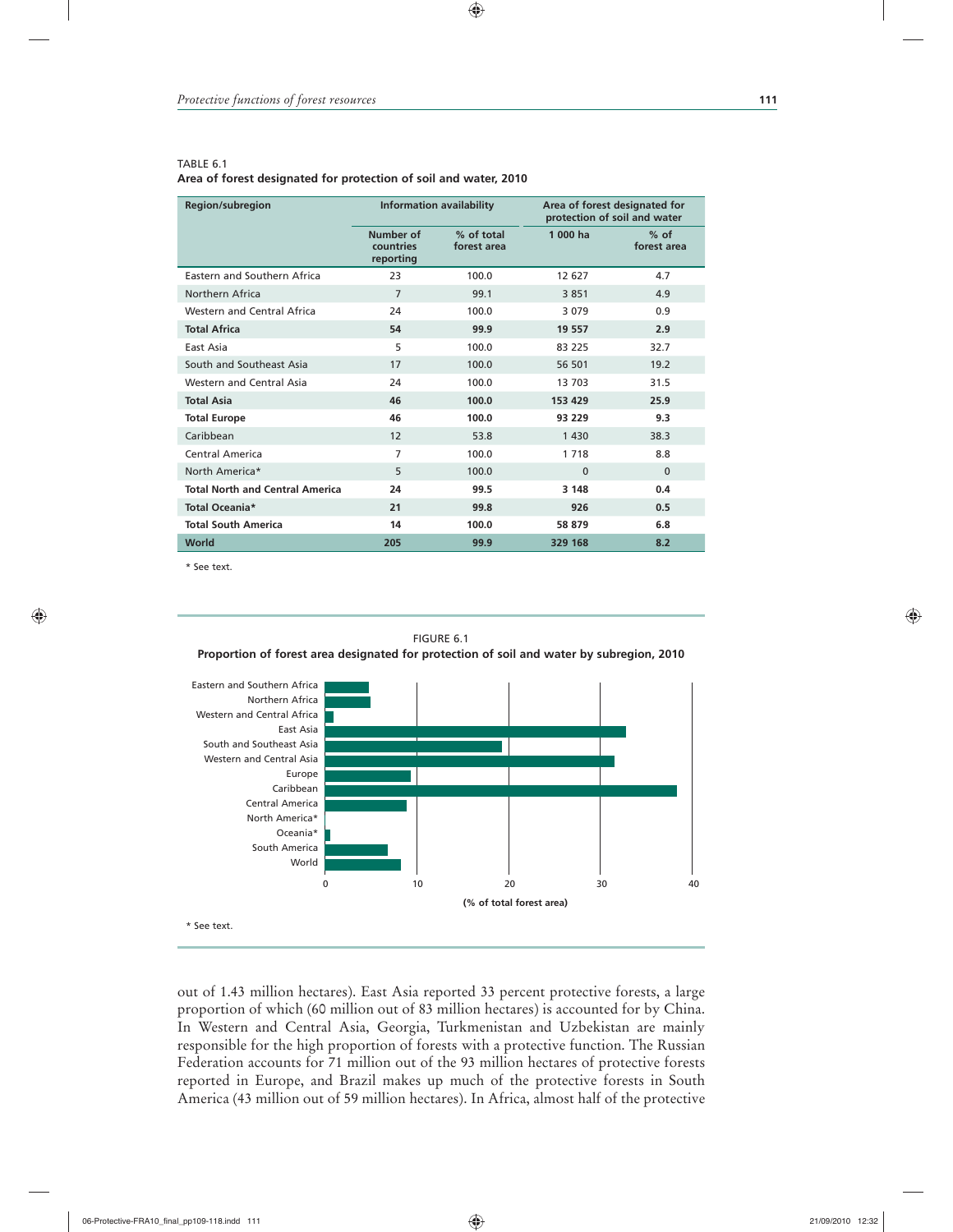forests (8.7 million hectares) are located in Mozambique. Kenya and Sudan also have important areas of protective forests, with 3.3 million hectares in Kenya and 2.4 million hectares in Sudan, out of an African total of 19.6 million hectares. Box 6.1 highlights the important role played by forests in combating desertification in arid zone countries.

 $\textcolor{red}{\textcircled{\footnotesize{1}}\textcolor{blue}{\bullet}}$ 

# BOX 6.1 **Arid zone forests: preventing and combating desertification**

The increasing number of communities and countries that suffer the negative impacts of land degradation and desertification is a source of huge concern to both the affected countries and the FAO. The desertification process is not merely the advance of existing deserts but rather the combined effect of localized land degradation (usually following deforestation), overexploitation of forests, trees, bush, grazing land and soil resources, and inadequate water resource management. In addition, according to the IPCC, global warming will cause a decrease in rainfall and an increase in extreme weather conditions, such as long periods of drought leading to severe water scarcity and increased desertification.

Sand encroachment, which has devastating environmental and socio-economic impacts, is another desertification challenge. It reduces arable and grazing land, and diminishes the availability of water resources, threatening the productivity of ecosystems and agriculture, as well as the food security and livelihoods of local communities.

The protective functions of forests are more important in arid zones than elsewhere. These lands are more vulnerable to desertification, due to the extremely harsh environmental and socio-economic conditions. Indeed, forests in arid zones have a significant role to play in biodiversity conservation, while providing essential ecosystem goods (such as fodder, wood, medicines and herbs, tradable goods and other NWFPs) as well as services (such as soil stabilization, water conservation, and erosion and desertification control). Their role in climate change mitigation and adaptation is also important, as the sustained provision of these ecosystems' goods and services will help adapt to hardship under a changing climate. However, despite their value, forest ecosystems in arid zones are often caught in a spiral of deforestation, fragmentation, degradation and desertification.

The sustainable management and restoration of arid zone forests is one of the main approaches promoted by FAO and its partners for preventing and combating desertification in the long term. FAO is working with its member countries, experts, research networks and partners to prepare and publish key guidelines to support member countries in their efforts to sustainably manage and rehabilitate arid zone forests. Over the last two years, FAO has facilitated country-driven and regional processes involving a wide range of experts and forestry department representatives in order to the prepare the following key publications:

- *Guidelines on good forestry and range practices in arid and semi-arid zones of the Near East* (FAO Regional Office for the Near East Working Paper – RNEO 1-09);
- *Guidelines on sustainable forest management in drylands of sub-Saharan Africa* (Arid Zone Forests and Forestry Working Paper 1, 2010);
- *Fighting against sand encroachment: lessons from Mauritania* (FAO Forestry Paper 158, 2010).

On the ground, in collaboration with its partners, FAO has implemented a number of field projects. The most recent example is the project 'Acacia Operation: Support to food security, poverty alleviation and control of soil degradation in the gum and resin producing countries'. This project involved six countries (Burkina Faso, Chad, Kenya,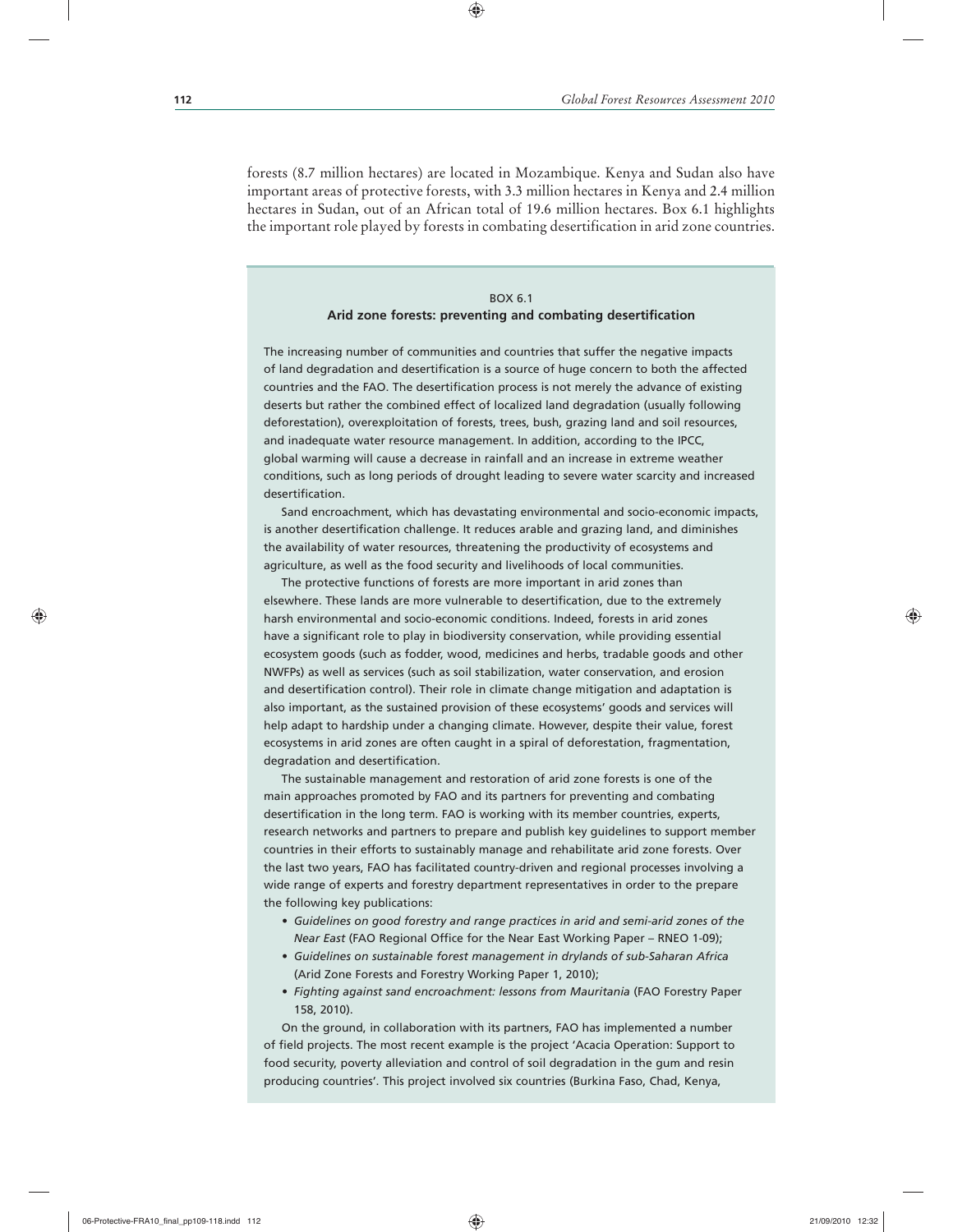Niger, Senegal and Sudan) and was funded by the Italian Government. The objective of the project was to strengthen the capacity of the six pilot countries to address food security and desertification through the improvement of agrosilvipastoral systems and the sustainable development of the gum and resin sectors. By strengthening local resources, the project focused on improving and sustaining agricultural and pastoral systems, as well as diversifying and increasing household income, thereby contributing to local socioeconomic development.

 $\textcolor{red}{\textcircled{\footnotesize{1}}\textcolor{blue}{\bullet}}$ 

A mechanized water harvesting technology was adopted (Vallerani Technology®), which permits microbasins to be dug while ploughing degraded soils. This aimed to develop Acacia-based agrosilvipastoral systems and reverse land degradation in the six pilot countries. Working with local communities, a total of 13 240 ha were successfully ploughed and planted. An intensive capacity building programme was carried out with local communities on the use and application of the mechanized water harvesting technology, nursery establishment, agricultural production, gum and resin production, tapping and quality control, including post-harvest handling. The pilot phase was successful and efforts are currently underway to secure funding for a ten-year programme, involving eight sub-Saharan countries, to address wider aspects of forest land rehabilitation, livelihoods, market development and climate change mitigation and adaptation.

A total of 86 countries state that they do not have any forest area with 'protection' as the primary designated function. While for certain countries this might in fact be the case (for example countries in Central and Western Asia, such as Oman, Qatar, Saudi Arabia and the Syrian Arab Republic), for other countries – most prominently those in North and Central America, and Oceania – further clarification is necessary.

A very small proportion of forests with protective functions was reported from North and Central America, and Oceania. This is due not to a lack of information in this category, but rather to the fact that these functions are generally embedded in national and local laws and guidance on sound forest management practices. While legislation, regulations and policy may provide guidance on how forest areas must address soil and water conservation, areas with protection as a specific legal designation for their primary function are rare. For example, because soil and water protection are integral considerations in the development of all forest policy and management practices, the United States of America does not report in the category of 'primary function'. Further, the classification of protective function in Oceania is strongly affected by Australia, where the classification system does not directly relate to the designated function classes. Nonetheless, the Australian National Report states that the primary functions of many public native forests in Australia – including those used for timber production – are to protect soil, water and biodiversity.

For these reasons, forest areas that are set aside for the purposes of soil and water conservation in these reporting regions are generally included under the primary designated function 'multiple use' in this report. Given these caveats and the fact that the combined forest area of these countries is very large, caution should be used in interpreting the data on the area of forest with 'protection' as the primary designated function in a global context.

Ten countries, mostly in the arid zone, report that 80 percent or more of their total forest area is designated for protective purposes (see Table 6.2). Figure 6.2 shows the ten countries with the largest area of forest designated for protective functions.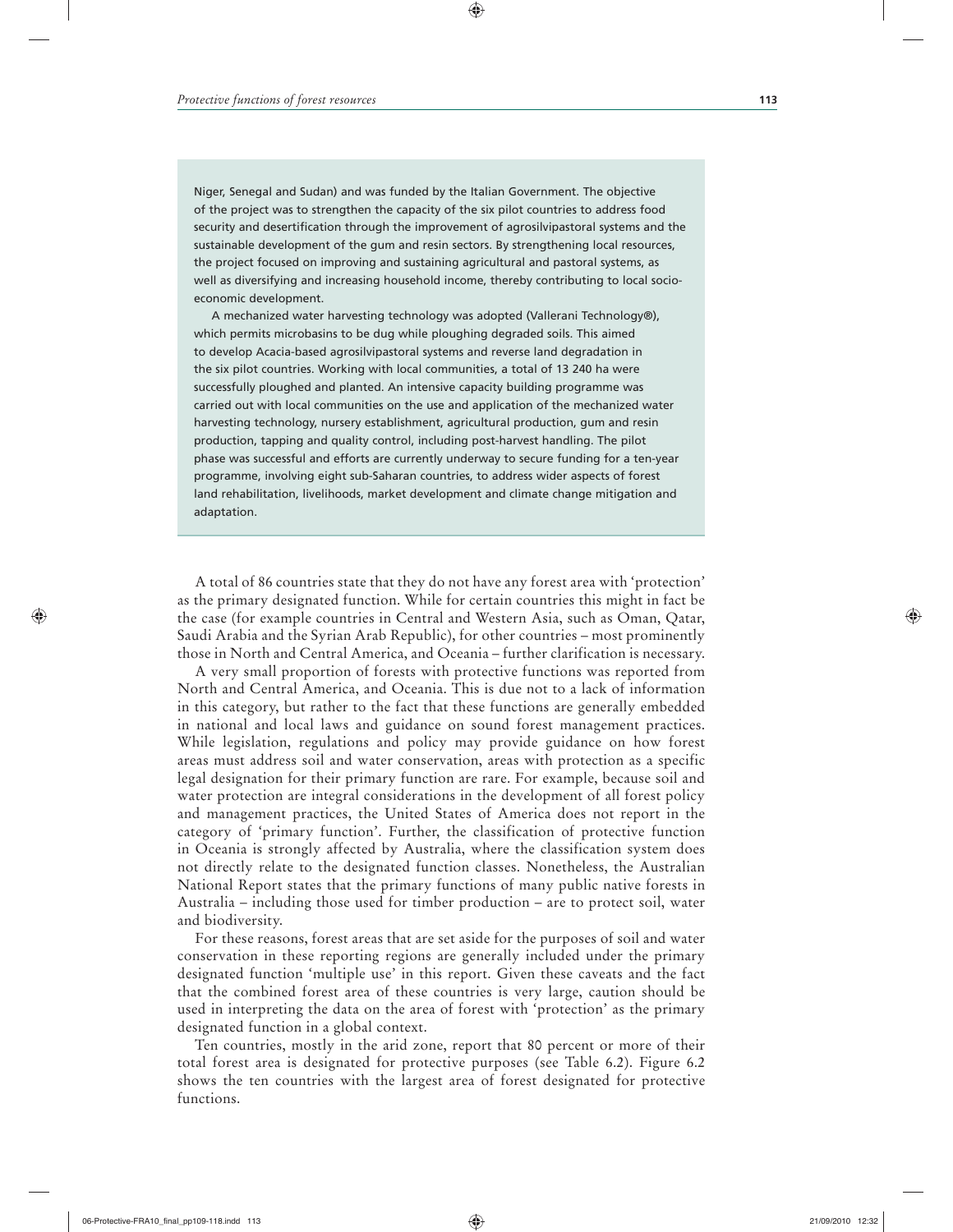#### TABLE 6.2

**Ten countries with the highest proportion of forest area designated for protection of soil and water, 2010**

 $\textcolor{red}{\textcircled{\footnotesize{1}}\textcolor{blue}{\bullet}}$ 

| Country/area              | Forest area designated for protection of soil and water (%) |
|---------------------------|-------------------------------------------------------------|
| Libyan Arab Jamahiriya    | 100                                                         |
| <b>Bahrain</b>            | 100                                                         |
| Kuwait                    | 100                                                         |
| Jordan                    | 98                                                          |
| Turkmenistan              | 97                                                          |
| Kenya                     | 94                                                          |
| Uzbekistan                | 93                                                          |
| Azerbaijan                | 92                                                          |
| Wallis and Futuna Islands | 87                                                          |
| Iraq                      | 80                                                          |
|                           |                                                             |

| FIGURE 6.2                                                                                      |  |
|-------------------------------------------------------------------------------------------------|--|
| Ten countries with the largest area of forest designated for protection of soil and water, 2010 |  |
|                                                                                                 |  |



# **Trends**

The results of the trend analysis, based on the 186 countries that provided information for all four reporting years, show an overall global increase of 59 million hectares in the area of forests with a protective function between 1990 and 2010. Table 6.3 and Figure 6.3 show how the trends vary significantly in the different regions. The positive global trend results mainly from a significant increase in forest area with a protective function in East Asia and Europe. Box 6.2 highlights the increased awareness of the role forests play in conserving water in Europe.

Detailed analysis of the country data results in a varied picture. The most significant increase in the area of forests with a protective function is reported from East Asia. This is mainly the result of large-scale planting in China aimed at desertification control, conservation of soil and water resources and other protective purposes, which more than tripled the area of protective forests between 1990 and 2010. In contrast, Mongolia reported a negative trend in this category.

In Europe the main increase was recorded in the decade between 1990 and 2000. The Russian Federation was largely responsible for this increase, where area of forest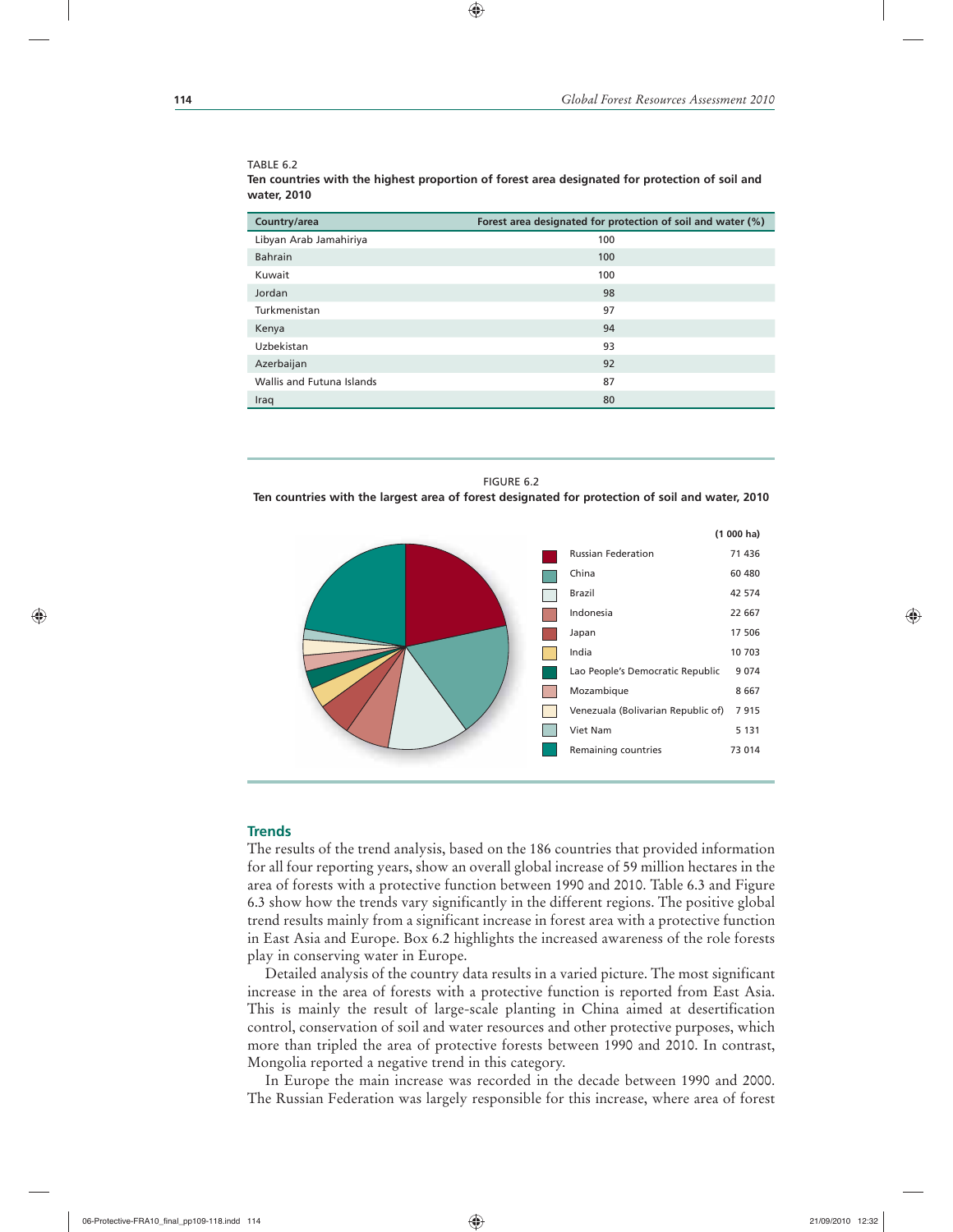#### TABLE 6.3

**Trends in area of forest designated for protection of soil and water by region and subregion, 1990–2010**

 $\textcolor{red}{\textcircled{\footnotesize{1}}\textcolor{blue}{\bullet}}$ 

| Region/<br>subregion                             |                                  | <b>Information</b><br>availability | Area of forest<br>designated for protection of soil<br>and water (1 000 ha) |          |          |              | Annual<br>change<br>$(1000)$ ha) |                  | Annual<br>change rate<br>(%) |                  |
|--------------------------------------------------|----------------------------------|------------------------------------|-----------------------------------------------------------------------------|----------|----------|--------------|----------------------------------|------------------|------------------------------|------------------|
|                                                  | <b>Number</b><br>of<br>countries | $%$ of<br>total forest<br>area     | 1990                                                                        | 2000     | 2005     | 2010         | 1990-<br>2000                    | $2000 -$<br>2010 | 1990-<br>2000                | $2000 -$<br>2010 |
| Eastern and<br>Southern Africa                   | 21                               | 80.9                               | 14 003                                                                      | 13 3 11  | 12 950   | 12 611       | $-69$                            | $-70$            | $-0.51$                      | $-0.54$          |
| Northern Africa                                  | $\overline{7}$                   | 99.1                               | 4 0 6 8                                                                     | 3 8 5 5  | 3 8 4 2  | 3851         | $-21$                            | $\Omega$         | $-0.54$                      | $-0.01$          |
| Western and<br>Central Africa                    | 22                               | 52.5                               | 2 6 3 9                                                                     | 3 2 8 1  | 3 2 3 6  | 3 0 7 9      | 64                               | $-20$            | 2.20                         | $-0.63$          |
| <b>Total Africa</b>                              | 50                               | 69.2                               | 20 709                                                                      | 20 447   | 20 027   | 19 540       | $-26$                            | $-91$            | $-0.13$                      | $-0.45$          |
| East Asia                                        | 4                                | 90.2                               | 24 061                                                                      | 38 514   | 58 336   | 65 719       | 1 4 4 5                          | 2721             | 4.82                         | 5.49             |
| South and<br>Southeast Asia                      | 17                               | 100.0                              | 55 811                                                                      | 57 932   | 59 389   | 56 501       | 212                              | $-143$           | 0.37                         | $-0.25$          |
| Western and<br>Central Asia                      | 23                               | 99.7                               | 12 222                                                                      | 13 059   | 13 5 53  | 13 669       | 84                               | 61               | 0.66                         | 0.46             |
| <b>Total Asia</b>                                | 44                               | 95.8                               | 92 094                                                                      | 109 505  | 131 278  | 135 889      | 1741                             | 2 638            | 1.75                         | 2.18             |
| <b>Total Europe</b>                              | 45                               | 99.7                               | 76 932                                                                      | 90 788   | 91 671   | 92 995       | 1 3 8 6                          | 221              | 1.67                         | 0.24             |
| Caribbean                                        | 11                               | 53.1                               | 869                                                                         | 1 1 0 6  | 1 3 2 7  | 1 4 2 8      | 24                               | 32               | 2.44                         | 2.58             |
| Central America                                  | 3                                | 36.9                               | 124                                                                         | 114      | 102      | 90           | $-1$                             | $-2$             | $-0.90$                      | $-2.33$          |
| North America*                                   | 5                                | 100.0                              | $\Omega$                                                                    | $\Omega$ | $\Omega$ | $\mathbf{0}$ | $\mathbf{0}$                     | $\Omega$         | $\overline{\phantom{0}}$     |                  |
| <b>Total North and</b><br><b>Central America</b> | 19                               | 97.8                               | 994                                                                         | 1 2 2 0  | 1429     | 1517         | 23                               | 30               | 2.07                         | 2.21             |
| Total Oceania*                                   | 18                               | 21.6                               | 1 0 4 8                                                                     | 1 0 7 8  | 1 0 8 7  | 888          | 3                                | $-19$            | 0.28                         | $-1.92$          |
| <b>Total South</b><br>America                    | 10                               | 85.1                               | 48 656                                                                      | 48 661   | 48 542   | 48 549       | 1                                | $-11$            | n.s.                         | $-0.02$          |
| World                                            | 186                              | 86.9                               | 240 433                                                                     | 271 699  | 294 034  | 299 378      | 3 1 2 7                          | 2 7 6 8          | 1.23                         | 0.97             |

\* See text.

with a protective function increased from 59 million hectares in 1990 to over 70 million hectares in 2000.

In Africa the forest area with a protective function decreased somewhat. The country information shows that the negative trend in Eastern and Southern Africa results from a decrease in forest with a protective function in the three most important countries in this category (Kenya, Mozambique and Zimbabwe).

In South and Southeast Asia the forest area with a protective function increased during the decade from 1990 to 2000 and then decreased again from 2000 to 2010. The situation is quite heterogeneous in this region. A steady increase in forest cover with a protective function was reported for example by Bhutan, India, the Philippines and Thailand, but the opposite trend was registered in Bangladesh, Indonesia, Lao People's Democratic Republic, Nepal and Timor-Leste. Finally, in some countries such as Malaysia, Myanmar and Viet Nam, the forest area in this category increased between 1990 and 2000 and decreased again from 2000 to 2010.

The very low figures reported for North and Central America and Oceania are the result of differences in how soil and water protection is legislatively mandated in Canada, Mexico, the United States of America and Australia (see earlier discussion). In South America the area of forest with a protective function has remained relatively stable.

## **Conclusions**

Around 330 million hectares of forest are designated for soil and water conservation, avalanche control, sand dune stabilization, desertification control or coastal protection.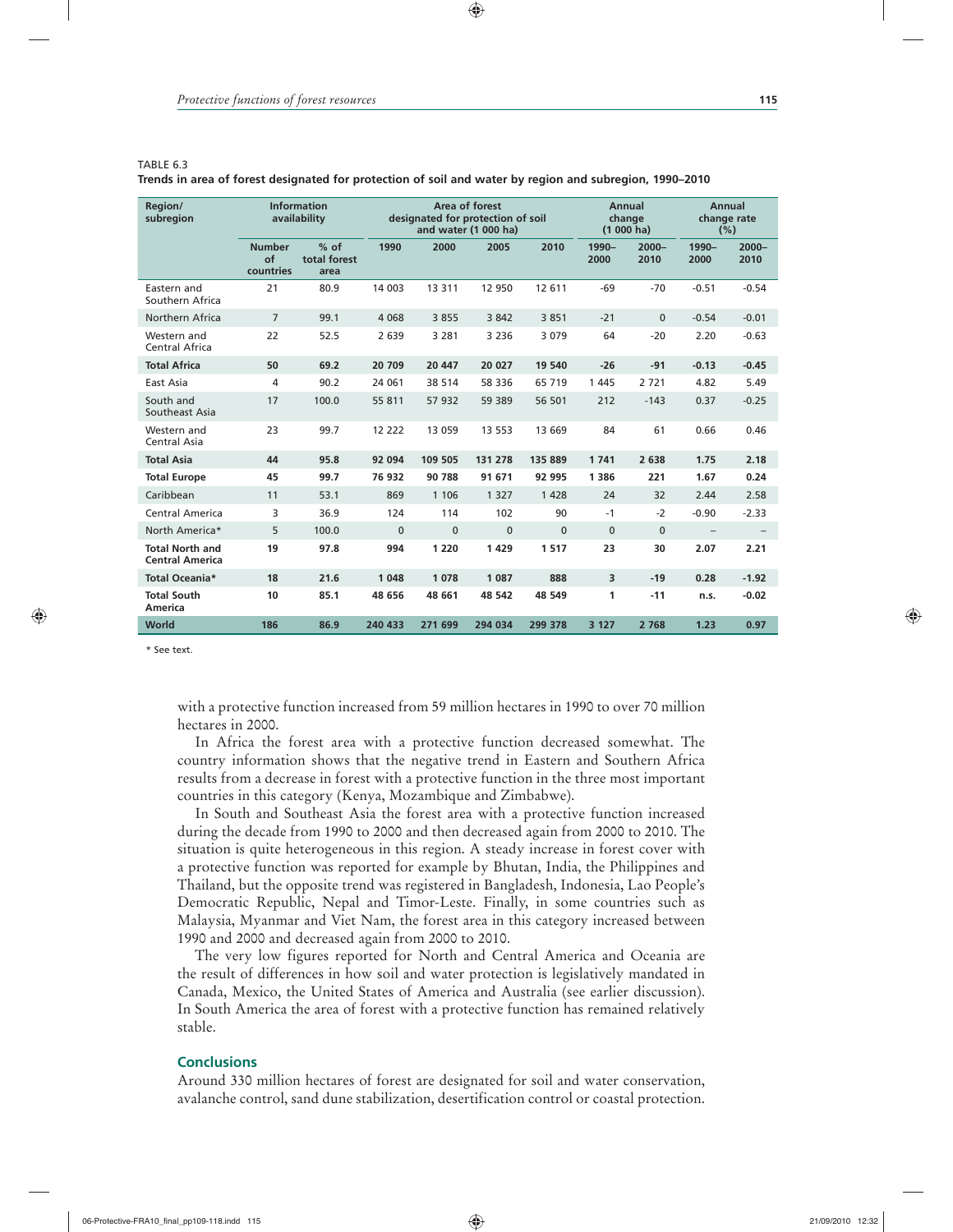

FIGURE 6.3

 $\textcolor{red}{\textcircled{\footnotesize{1}}\textcolor{blue}{\bullet}}$ 

This area increased by 59 million hectares between 1990 and 2010 and now accounts for eight percent of the global forest area. The recent increase is primarily due to largescale planting in China for protective purposes.

In view of the many protective functions of forests and their increasing importance, there is a growing imperative for countries to gather, analyse and present information on the extent and condition of forests with a protective function.

The analysis of data supplied for FRA 2010 highlights significant regional differences in reporting on the area of forest with a protective function and there is a clear need to harmonize and clarify the criteria for reporting under this category for FRA 2015.